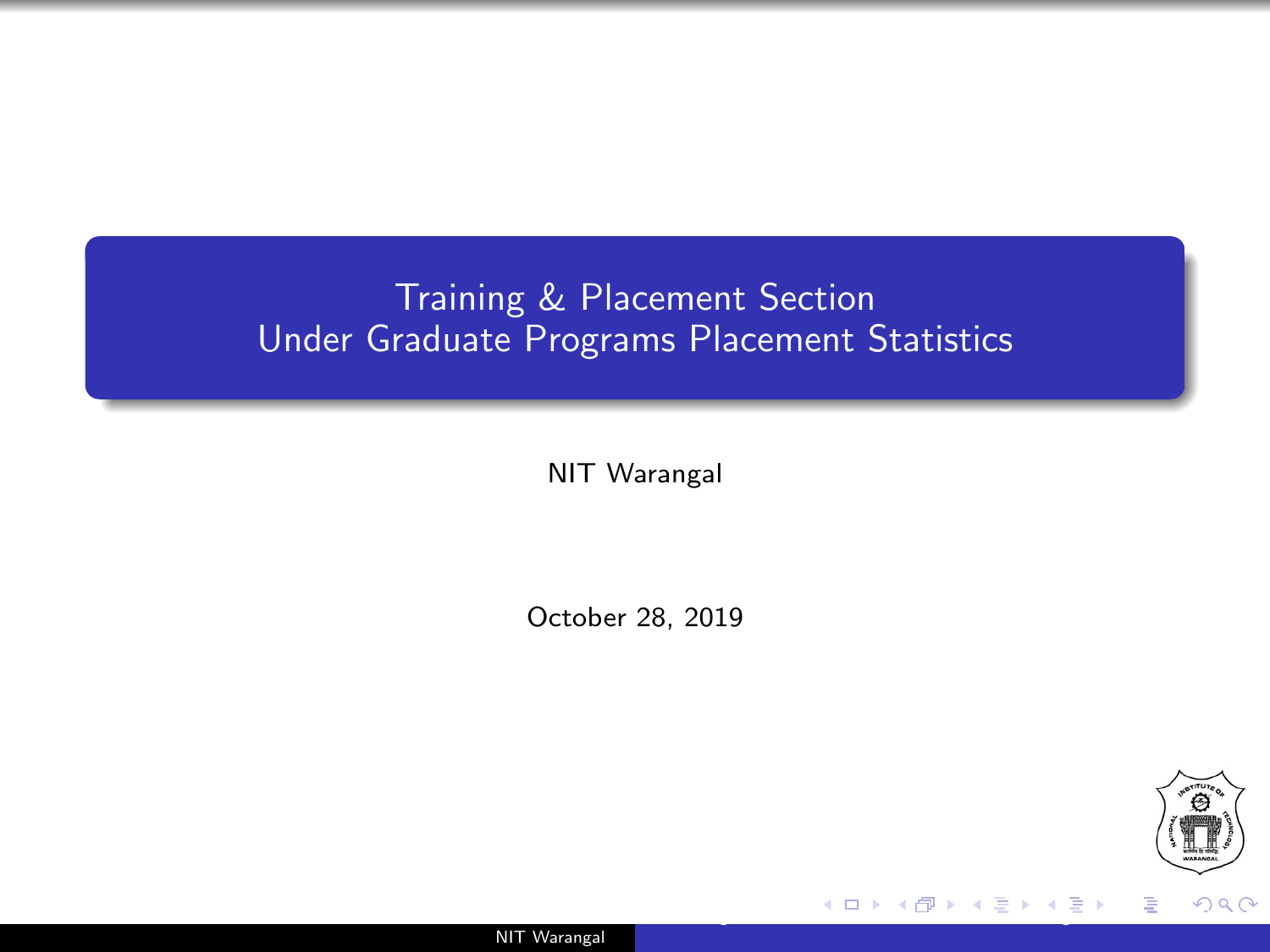<span id="page-1-0"></span>

| Abbreviation | Description                                          |
|--------------|------------------------------------------------------|
| CED          | Civil Engineering Department                         |
| EED          | <b>Electrical Engineering Department</b>             |
| MED          | Mechanical Engineering Department                    |
| <b>ECED</b>  | Electronics and Communication Engineering Department |
| <b>MMED</b>  | Metallurgical and Materials Engineering Department   |
| ChED         | <b>Chemical Engineering Department</b>               |
| <b>CSED</b>  | Computer Science and Engineering Department          |
| <b>BOTD</b>  | Bio-Technology Department                            |
| B. Tech.     | Bachelor of Technology                               |



[Training & Placement Section Under Graduate Programs Placement Statistics](#page-0-0)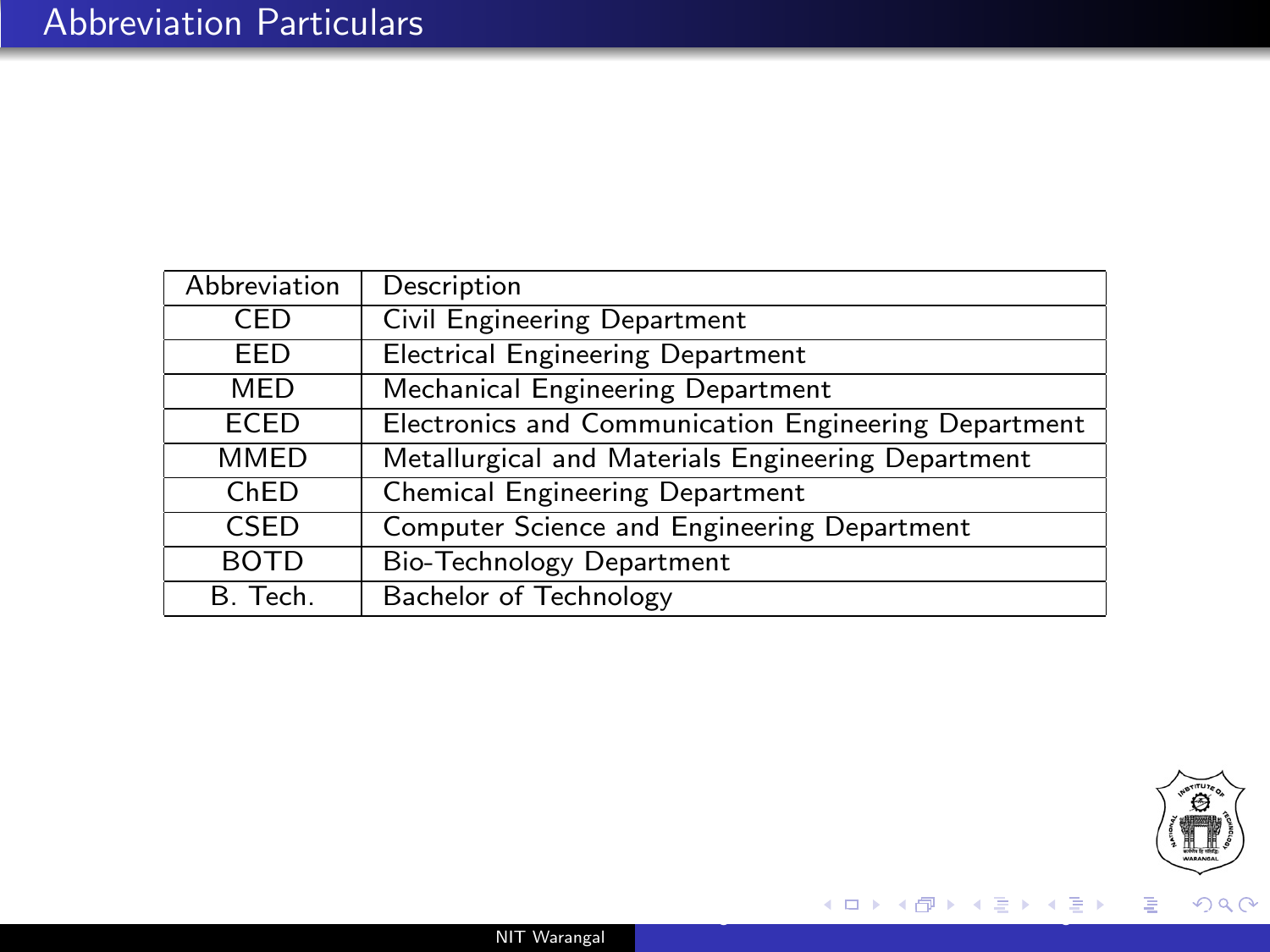<span id="page-2-0"></span>

| Department  | UG Program offered by the Department                  |  |  |  |  |  |
|-------------|-------------------------------------------------------|--|--|--|--|--|
| <b>CED</b>  | B. Tech. in Civil Engineering                         |  |  |  |  |  |
| EED         | B. Tech. in Electrical and Electronics Engineering    |  |  |  |  |  |
| <b>MED</b>  | B. Tech. in Mechanical Engineering                    |  |  |  |  |  |
| <b>ECED</b> | B. Tech. in Electronics and Communication Engineering |  |  |  |  |  |
| MMED        | B. Tech. in Metallurgical and Materials Engineering   |  |  |  |  |  |
| ChED        | B. Tech. in Chemical Engineering                      |  |  |  |  |  |
| <b>CSED</b> | B. Tech. in Computer Science and Engineering          |  |  |  |  |  |
| <b>BOTD</b> | B. Tech. in Bio-Technology                            |  |  |  |  |  |



[Training & Placement Section Under Graduate Programs Placement Statistics](#page-0-0)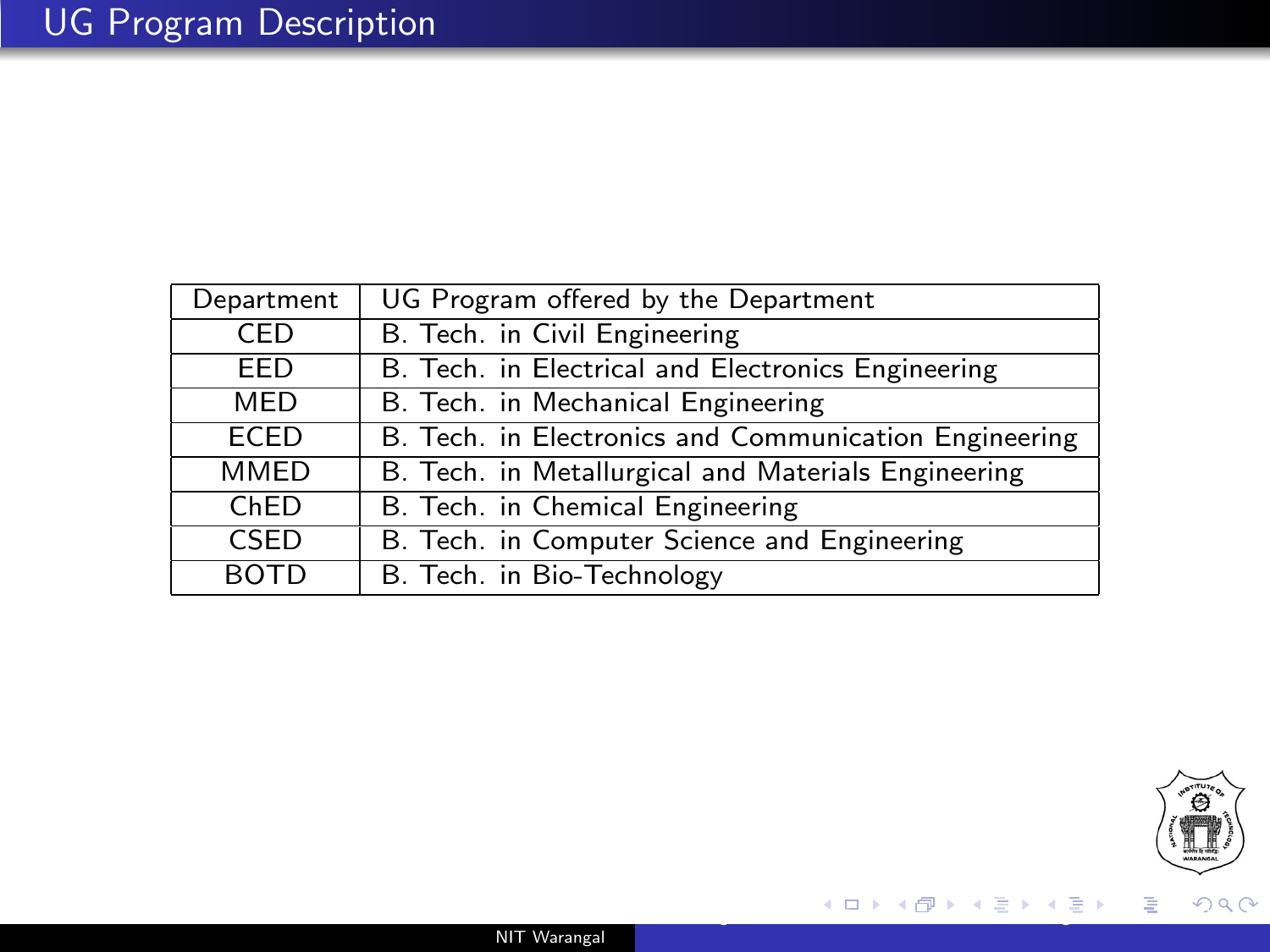<span id="page-3-0"></span>

| <b>Placement Particulars</b> | 2014-15 | 2015-16 | 2016-17 | 2017-18 | 2018-19 |
|------------------------------|---------|---------|---------|---------|---------|
| Total No. of Students        | 87      | 89      | 86      | 75      | 98      |
| No. of Students Placed       | 67      | 56      | 56      | 52      | 80      |
| Placement %                  | 77.01   | 62.92   | 65.11   | 69.33   | 81.63   |
| Max. Salary in LPA           | 9.20    | 11.63   | 16.00   | 16.69   | 17.30   |
| Avg. Salary in LPA           | 4.98    | 5.82    | 5.49    | 6.27    | 6.29    |
| Min. Salary in LPA           | 3.00    | 3.28    | 3.5     | 3.5     | 3.30    |
| No. of Boys Placed           | 59      | 47      | 36      | 33      | 60      |
| Placement % among Boys       | 79.72   | 61.03   | 50      | 67.34   | 84.51   |
| No. of Girls Placed          | 8       | q       | 17      | 19      | 20      |
| Placement % among Girls      | 61.53   | 75      | 85      | 73.07   | 74.07   |



[Training & Placement Section Under Graduate Programs Placement Statistics](#page-0-0)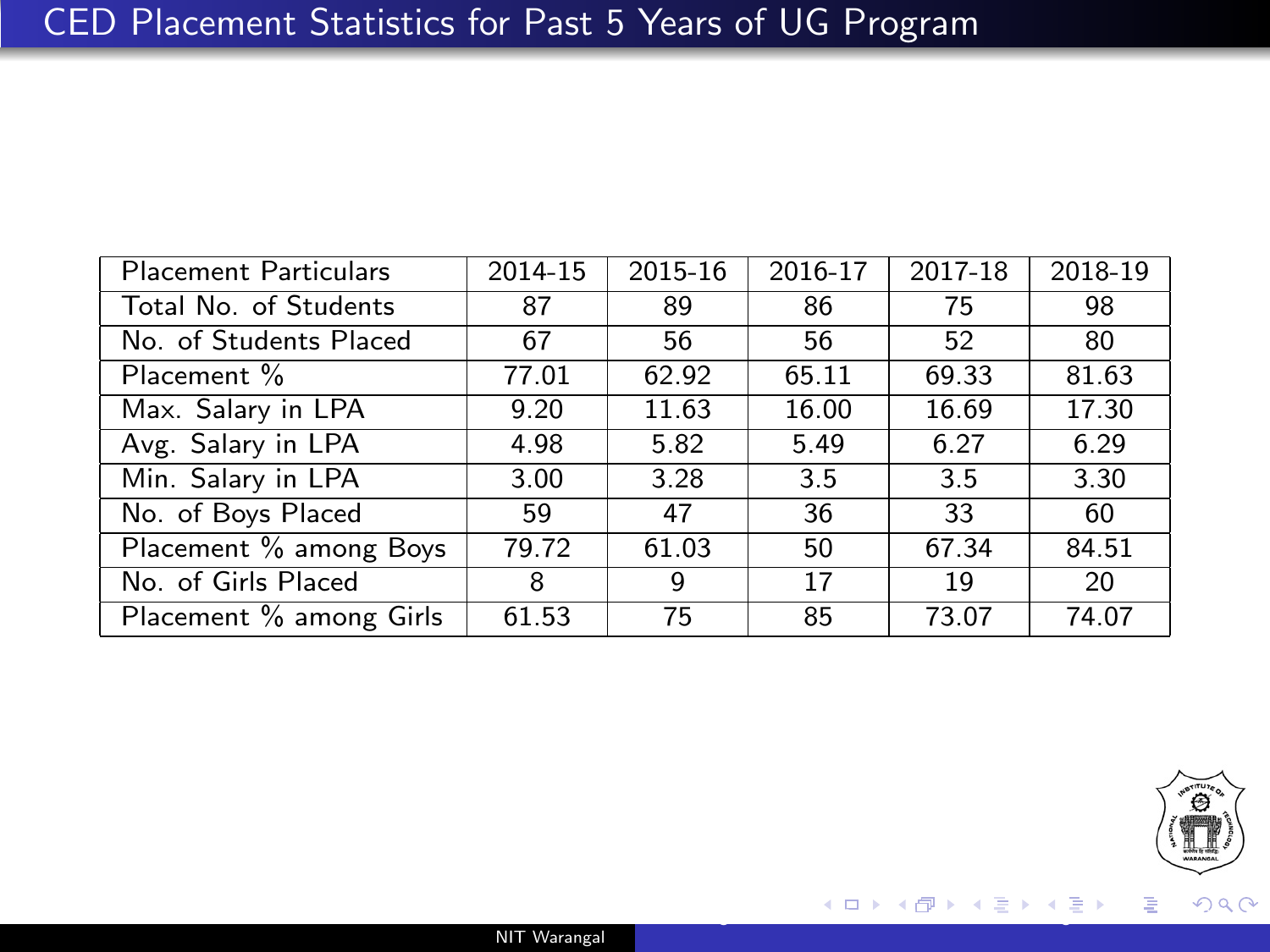<span id="page-4-0"></span>

| <b>Placement Particulars</b> | 2014-15 | 2015-16 | 2016-17 | 2017-18 | 2018-19 |
|------------------------------|---------|---------|---------|---------|---------|
| Total No. of Students        | 92      | 85      | 100     | 99      | 125     |
| No. of Students Placed       | 83      | 75      | 92      | 89      | 108     |
| Placement %                  | 90.21   | 88.23   | 92.00   | 89.89   | 86.40   |
| Max. Salary in LPA           | 17.20   | 18.50   | 24.00   | 22.00   | 30.00   |
| Avg. Salary in LPA           | 6.36    | 7.63    | 7.86    | 9.73    | 7.97    |
| Min. Salary in LPA           | 2.75    | 3.50    | 3.50    | 4.00    | 3.00    |
| No. of Boys Placed           | 64      | 55      | 68      | 59      | 64      |
| Placement % among Boys       | 87.67   | 87.30   | 95.77   | 85.50   | 92.75   |
| No. of Girls Placed          | 19      | 20      | 25      | 30      | 44      |
| Placement % among Girls      | 100     | 90.90   | 86.20   | 100     | 78.57   |

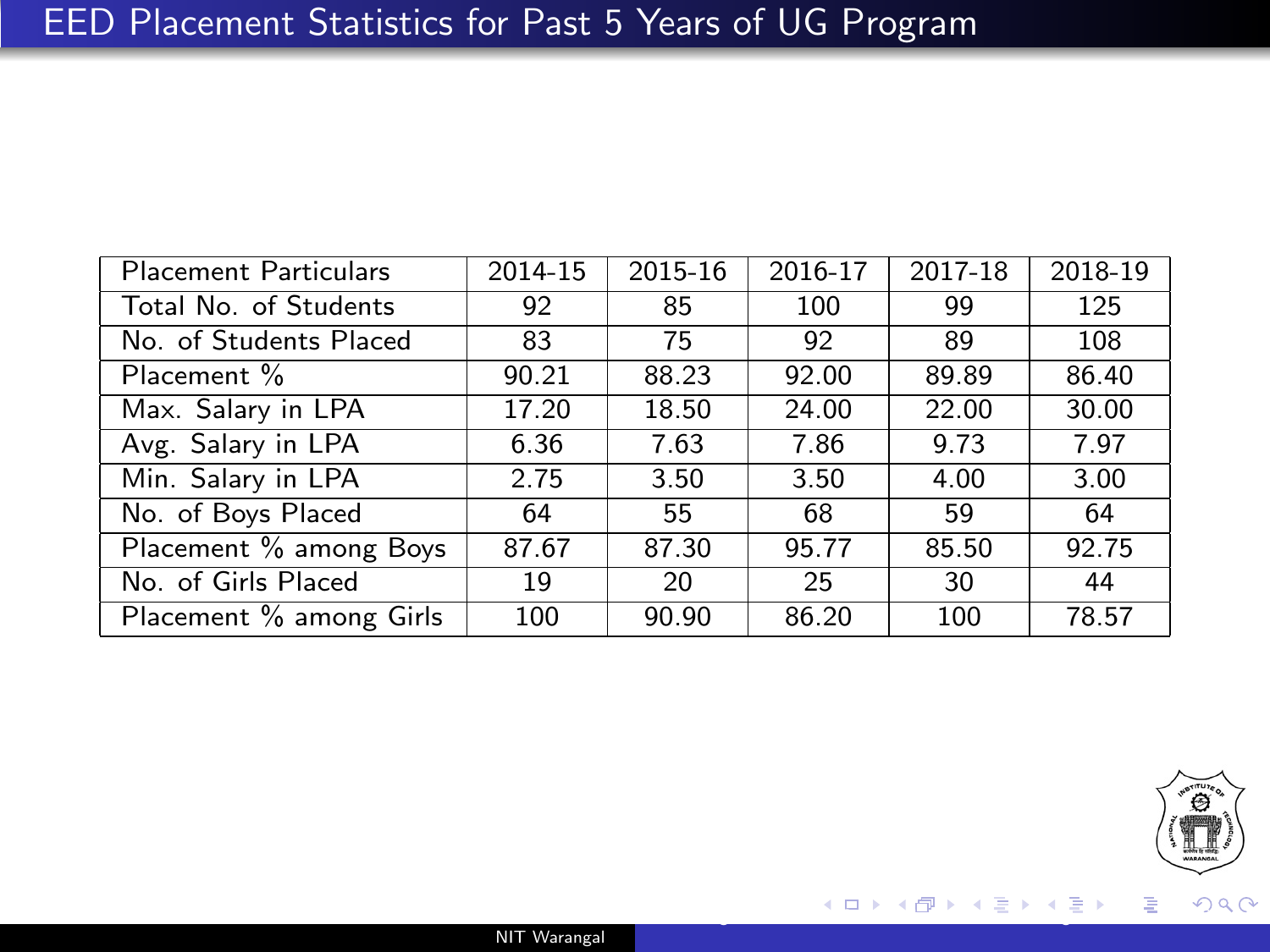<span id="page-5-0"></span>

| <b>Placement Particulars</b> | 2014-15 | 2015-16 | 2016-17 | 2017-18 | 2018-19 |
|------------------------------|---------|---------|---------|---------|---------|
| Total No. of Students        | 104     | 90      | 111     | 89      | 126     |
| No. of Students Placed       | 93      | 82      | 100     | 81      | 105     |
| Placement %                  | 89.42   | 91.11   | 90.09   | 91.01   | 83.33   |
| Max. Salary in LPA           | 17.20   | 18.00   | 27.00   | 17.40   | 23.65   |
| Avg. Salary in LPA           | 5.94    | 6.35    | 6.96    | 8.48    | 7.15    |
| Min. Salary in LPA           | 3.25    | 3.50    | 3.00    | 3.3     | 3.00    |
| No. of Boys Placed           | 90      | 82      | 98      | 78      | 97      |
| Placement % among Boys       | 89.10   | 91.11   | 89.90   | 91.76   | 83.62   |
| No. of Girls Placed          | 3       | 0       | 2       | 3       | 8       |
| Placement % among Girls      | 100     | 0       | 100     | 75      | 80.00   |

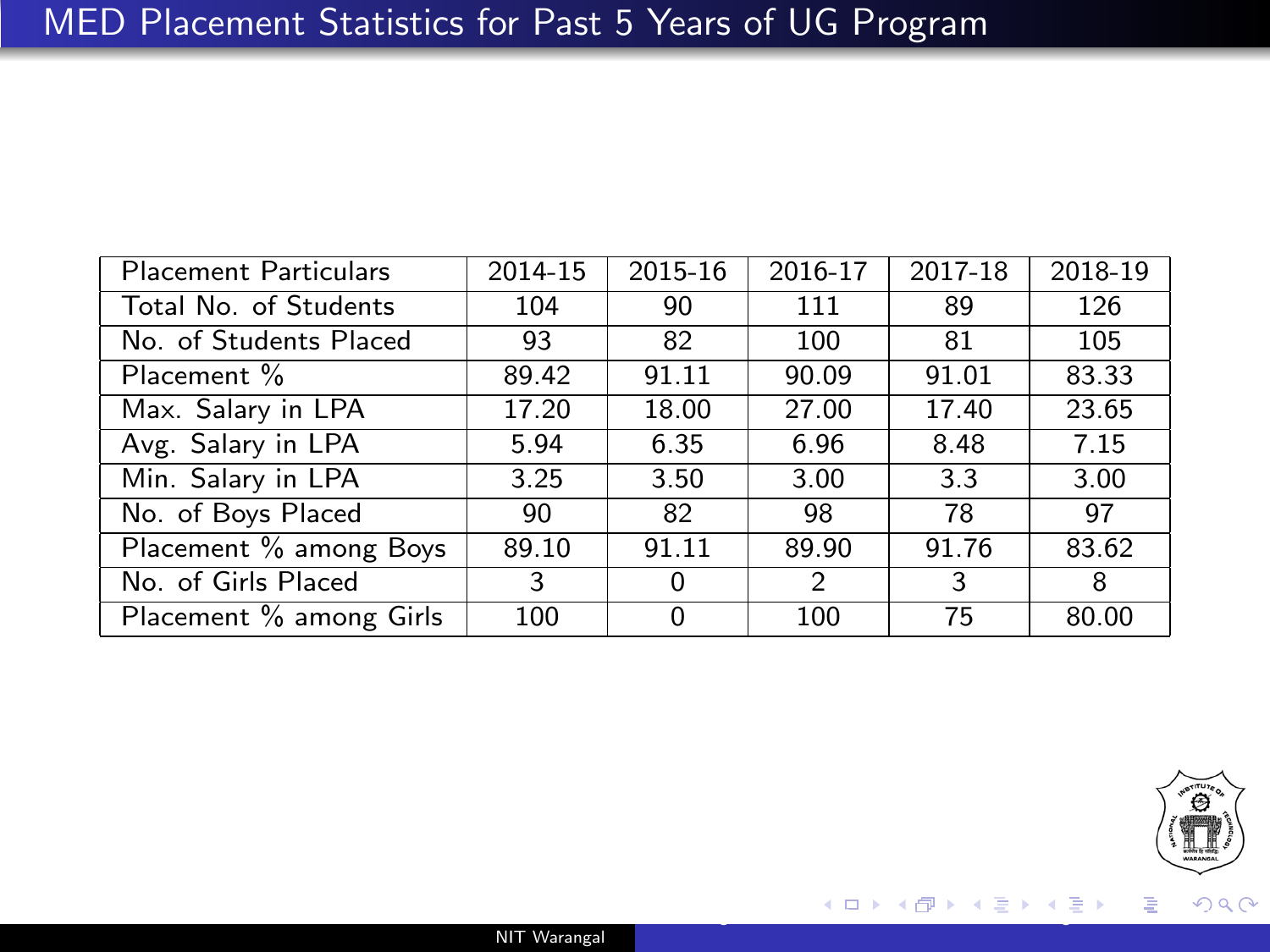<span id="page-6-0"></span>

| <b>Placement Particulars</b> | 2014-15 | 2015-16 | 2016-17 | 2017-18 | 2018-19 |
|------------------------------|---------|---------|---------|---------|---------|
| Total No. of Students        | 110     | 93      | 100     | 100     | 124     |
| No. of Students Placed       | 95      | 91      | 96      | 93      | 106     |
| Placement %                  | 86.36   | 97.84   | 96.00   | 93.00   | 85.48   |
| Max. Salary in LPA           | 14.00   | 21.80   | 22.00   | 39.00   | 43      |
| Avg. Salary in LPA           | 7.76    | 9.20    | 10.33   | 13.30   | 10.67   |
| Min. Salary in LPA           | 3.15    | 3.20    | 5.5     | 3.50    | 4.00    |
| No. of Boys Placed           | 71      | 74      | 71      | 72      | 59      |
| Placement % among Boys       | 83.52   | 100     | 94.66   | 93.50   | 84.29   |
| No. of Girls Placed          | 24      | 17      | 25      | 21      | 47      |
| Placement % among Girls      | 96.00   | 89.47   | 100     | 91.30   | 83.93   |

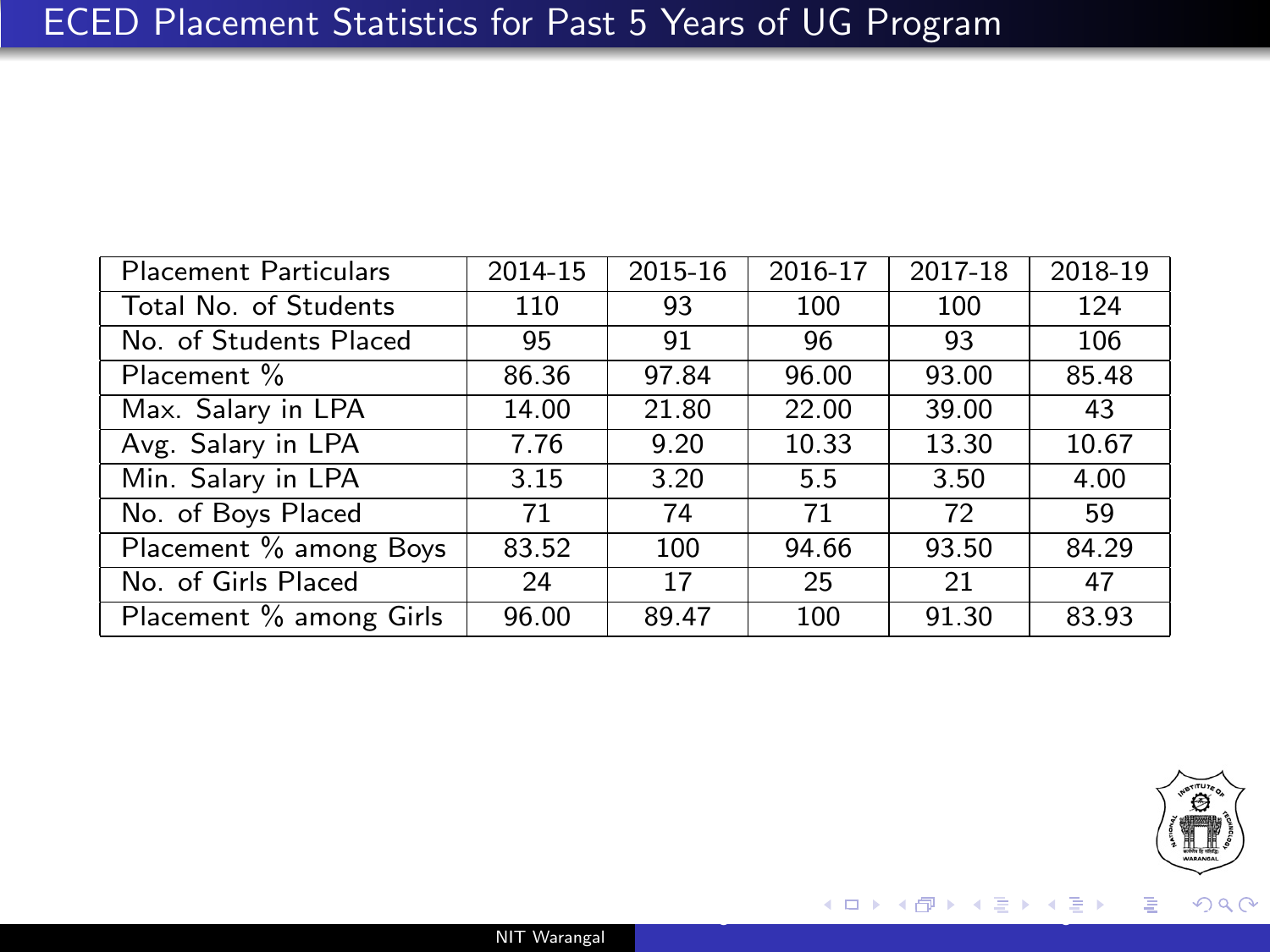<span id="page-7-0"></span>

| <b>Placement Particulars</b> | 2014-15 | 2015-16 | 2016-17 | 2017-18 | 2018-19 |
|------------------------------|---------|---------|---------|---------|---------|
| Total No. of Students        | 45      | 40      | 50      | 38      | 42      |
| No. of Students Placed       | 40      | 35      | 43      | 25      | 27      |
| Placement %                  | 88.88   | 87.50   | 86.00   | 65.78   | 64.29   |
| Max. Salary in LPA           | 7.00    | 7.80    | 10.00   | 23.00   | 11.00   |
| Avg. Salary in LPA           | 4.24    | 5.06    | 5.39    | 7.41    | 7.18    |
| Min. Salary in LPA           | 3.15    | 3.28    | 2.16    | 3.60    | 3.80    |
| No. of Boys Placed           | 33      | 26      | 33      | 18      | 21      |
| Placement % among Boys       | 94.28   | 83.87   | 84.61   | 64.28   | 77.78   |
| No. of Girls Placed          |         | 9       | 10      |         | 6       |
| Placement % among Girls      | 70      | 100     | 90.90   | 70      | 40.00   |

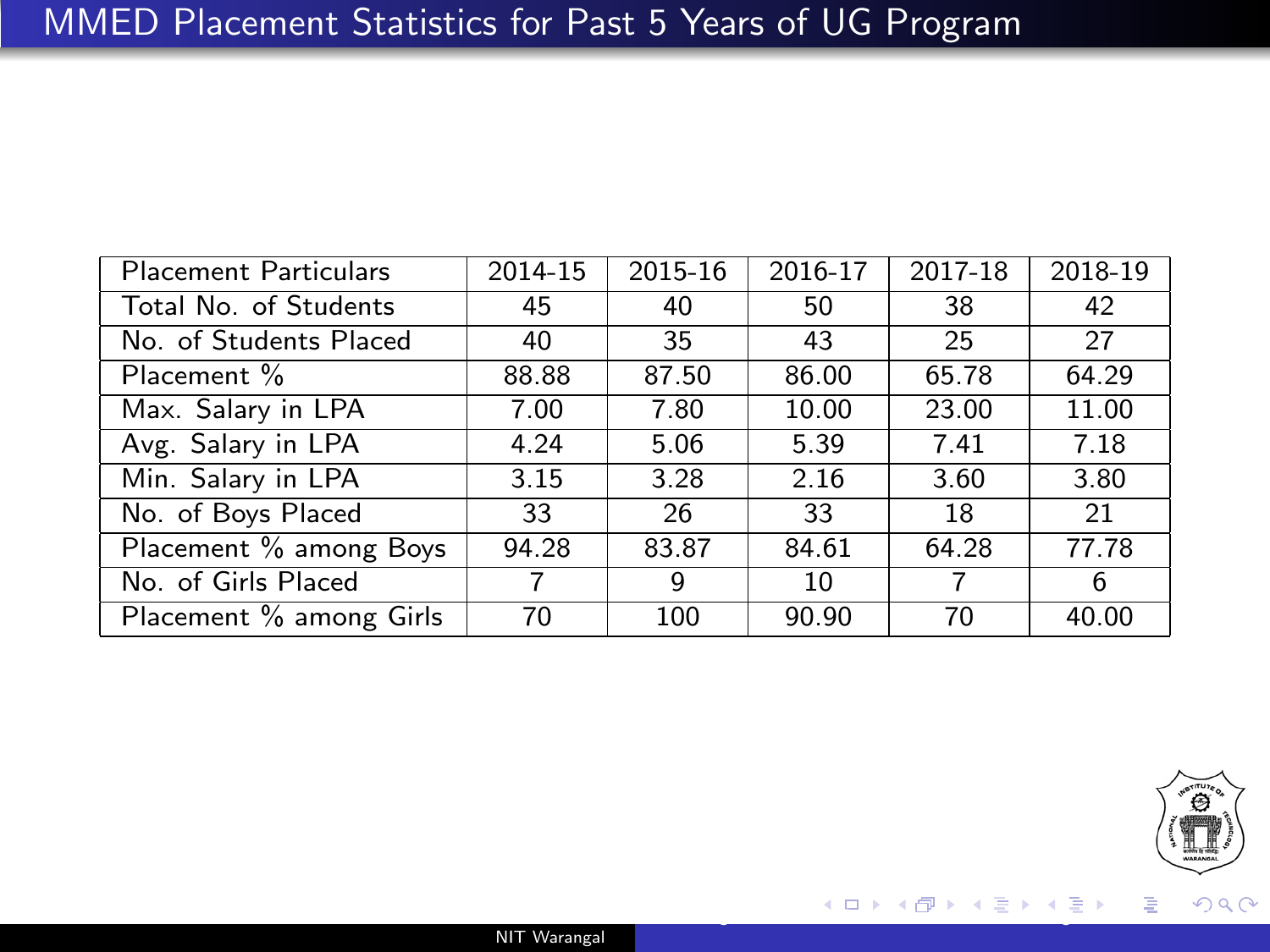<span id="page-8-0"></span>

| <b>Placement Particulars</b> | 2014-15 | 2015-16 | 2016-17 | 2017-18 | 2018-19 |
|------------------------------|---------|---------|---------|---------|---------|
| Total No. of Students        | 80      | 72      | 74      | 78      | 85      |
| No. of Students Placed       | 58      | 53      | 66      | 68      | 76      |
| Placement %                  | 72.50   | 73.61   | 89.18   | 87.17   | 89.41   |
| Max. Salary in LPA           | 17.20   | 15.00   | 17.50   | 25.00   | 23.65   |
| Avg. Salary in LPA           | 5.48    | 6.15    | 6.44    | 7.14    | 7.49    |
| Min. Salary in LPA           | 3.15    | 2.40    | 3.25    | 3.25    | 3.00    |
| No. of Boys Placed           | 41      | 35      | 43      | 46      | 45.00   |
| Placement % among Boys       | 70.68   | 64.81   | 87.75   | 88.46   | 84.91   |
| No. of Girls Placed          | 17      | 18      | 22      | 22      | 31      |
| Placement % among Girls      | 77.27   | 100     | 88      | 84.61   | 96.88   |

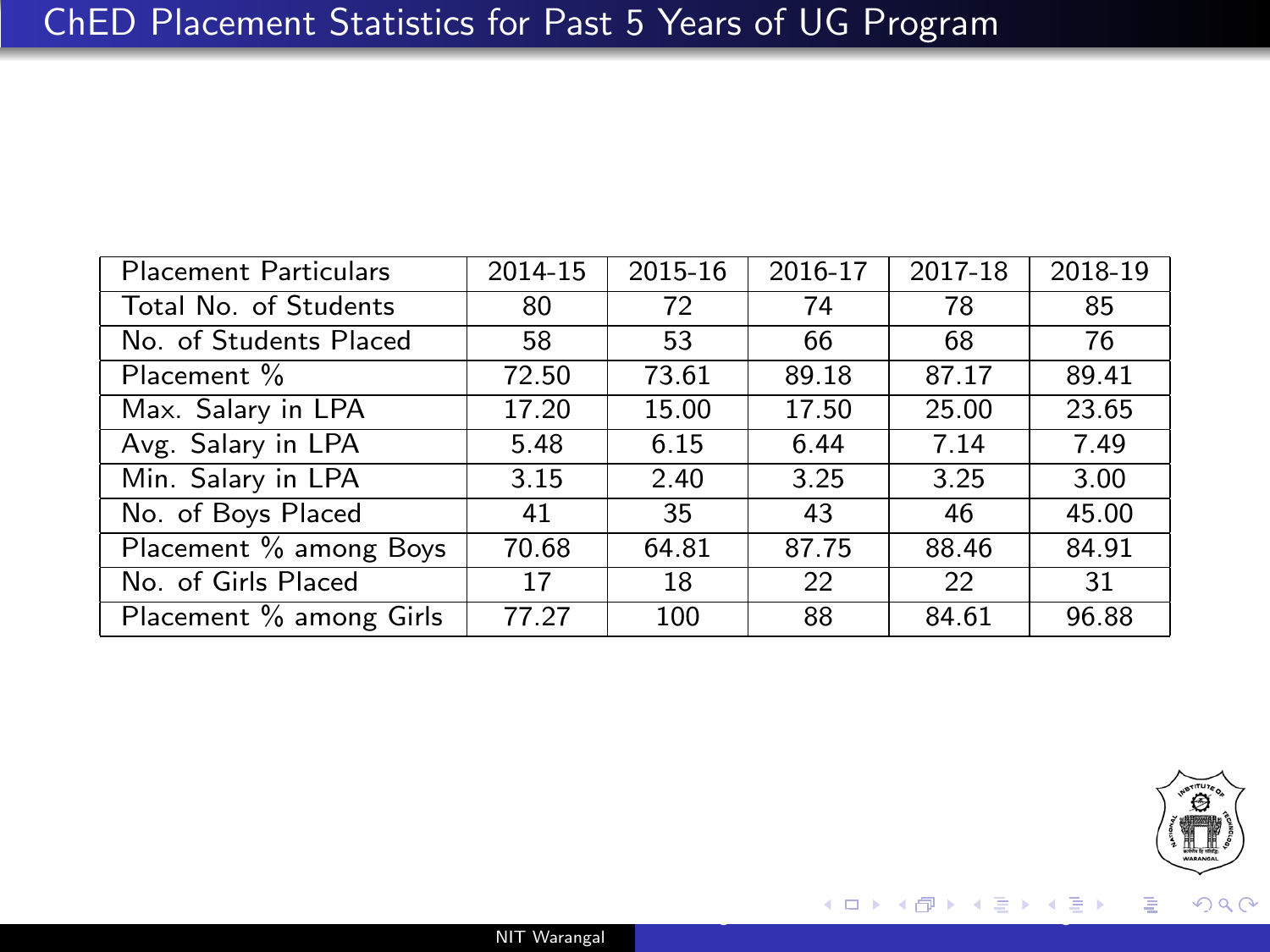<span id="page-9-0"></span>

| <b>Placement Particulars</b> | 2014-15 | 2015-16 | 2016-17 | 2017-18 | 2018-19 |
|------------------------------|---------|---------|---------|---------|---------|
| Total No. of Students        | 114     | 108     | 110     | 118     | 116     |
| No. of Students Placed       | 97      | 107     | 107     | 110     | 115     |
| Placement %                  | 85.08   | 99.07   | 97.27   | 93.22   | 99.14   |
| Max. Salary in LPA           | 17.61   | 28.00   | 40.00   | 32.50   | 45.00   |
| Avg. Salary in LPA           | 11.25   | 13.70   | 15.37   | 15.52   | 18.55   |
| Min. Salary in LPA           | 4.86    | 3.28    | 5.50    | 4.50    | 6.50    |
| No. of Boys Placed           | 76      | 91      | 83      | 88      | 76      |
| Placement % among Boys       | 83.51   | 98.91   | 100     | 92.63   | 98.70   |
| No. of Girls Placed          | 21      | 16      | 24      | 22      | 39      |
| Placement % among Girls      | 91.30   | 100     | 88.88   | 95.65   | 100     |

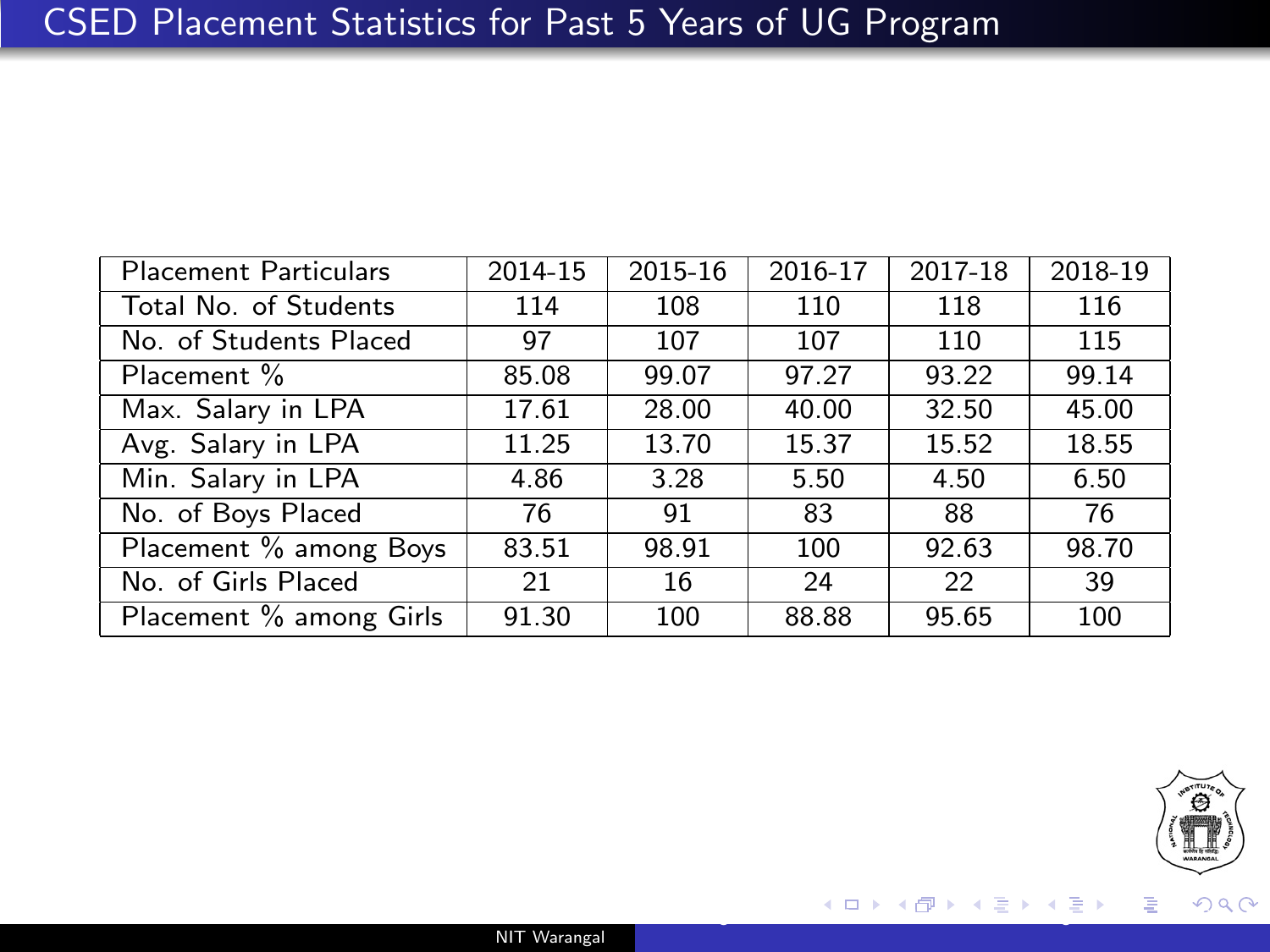<span id="page-10-0"></span>

| <b>Placement Particulars</b> | 2014-15 | 2015-16 | 2016-17 | 2017-18 | 2018-19 |
|------------------------------|---------|---------|---------|---------|---------|
| Total No. of Students        | 66      | 46      | 39      | 35      | 41      |
| No. of Students Placed       | 49      | 28      | 27      | 25      | 27      |
| Placement %                  | 74.24   | 60.86   | 69.23   | 71.42   | 65.85   |
| Max. Salary in LPA           | 7.50    | 13.00   | 10.00   | 12.00   | 11.00   |
| Avg. Salary in LPA           | 4.09    | 5.25    | 5.63    | 6.00    | 6.81    |
| Min. Salary in LPA           | 3.18    | 3.28    | 3.25    | 3.25    | 3.60    |
| No. of Boys Placed           | 32      | 14      | 8       | 15      | 13      |
| Placement % among Boys       | 71.11   | 50      | 44.44   | 71.42   | 61.90   |
| No. of Girls Placed          | 17      | 14      | 10      | 10      | 14      |
| Placement % among Girls      | 80.95   | 77.77   | 47.61   | 71.42   | 70.00   |

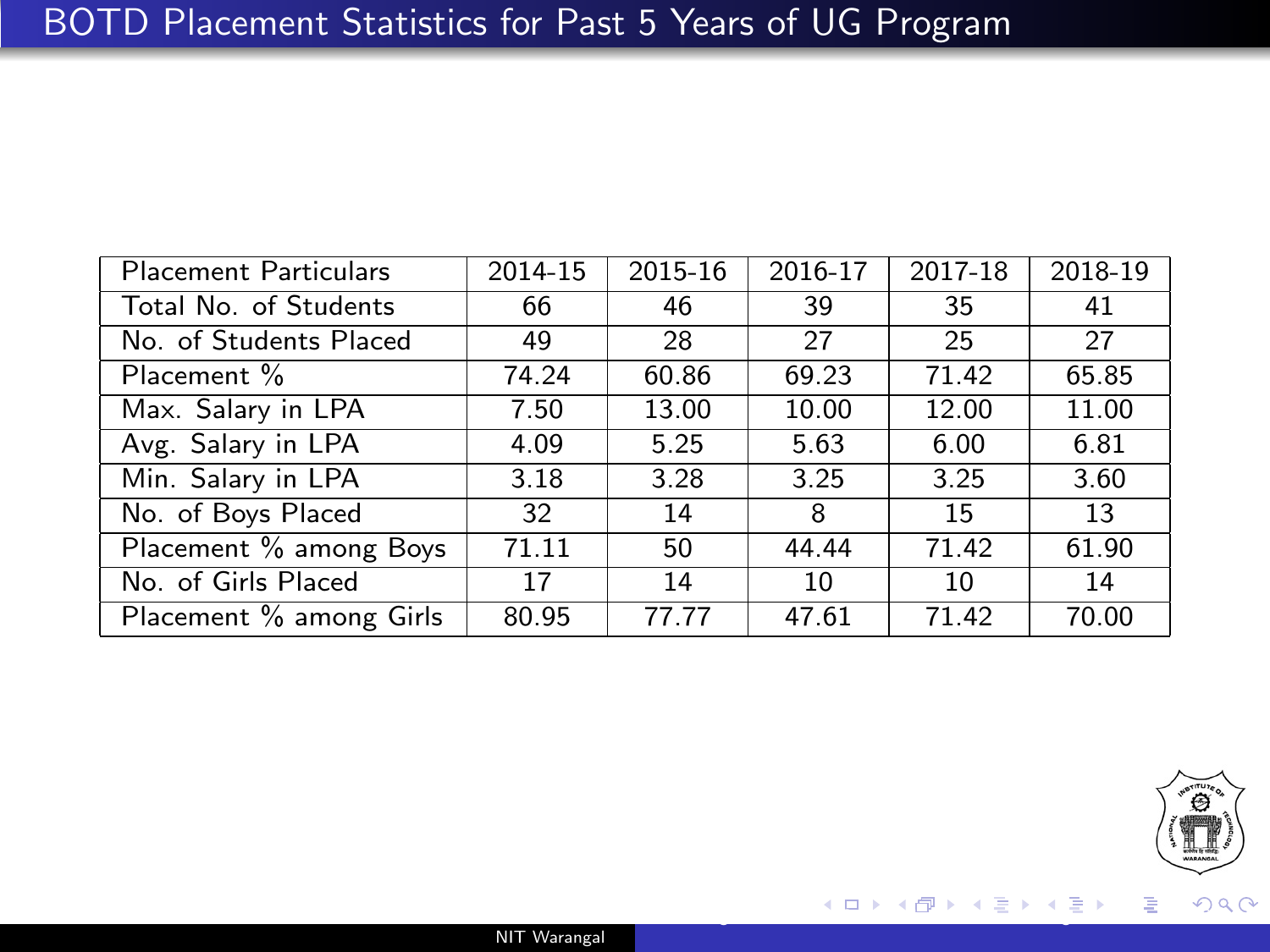## <span id="page-11-0"></span>Placement Percentage for Past 5 Years of all UG Programs

| Department  | 2014-15 | 2015-16 | 2016-17 | 2017-18 | 2018-19 |
|-------------|---------|---------|---------|---------|---------|
| <b>CED</b>  | 77.01   | 62.92   | 65.11   | 69.33   | 81.63   |
| EED         | 90.21   | 88.23   | 92.00   | 89.89   | 86.40   |
| <b>MED</b>  | 89.42   | 91.11   | 90.09   | 91.01   | 83.33   |
| <b>ECED</b> | 86.36   | 97.84   | 96.00   | 93.00   | 85.48   |
| <b>MMED</b> | 88.88   | 87.50   | 86.00   | 65.78   | 64.29   |
| ChED        | 72.50   | 73.61   | 89.18   | 87.17   | 89.41   |
| <b>CSED</b> | 85.08   | 99.07   | 97.27   | 93.22   | 99.14   |
| <b>BOTD</b> | 74.24   | 60.86   | 69.23   | 71.42   | 65.85   |

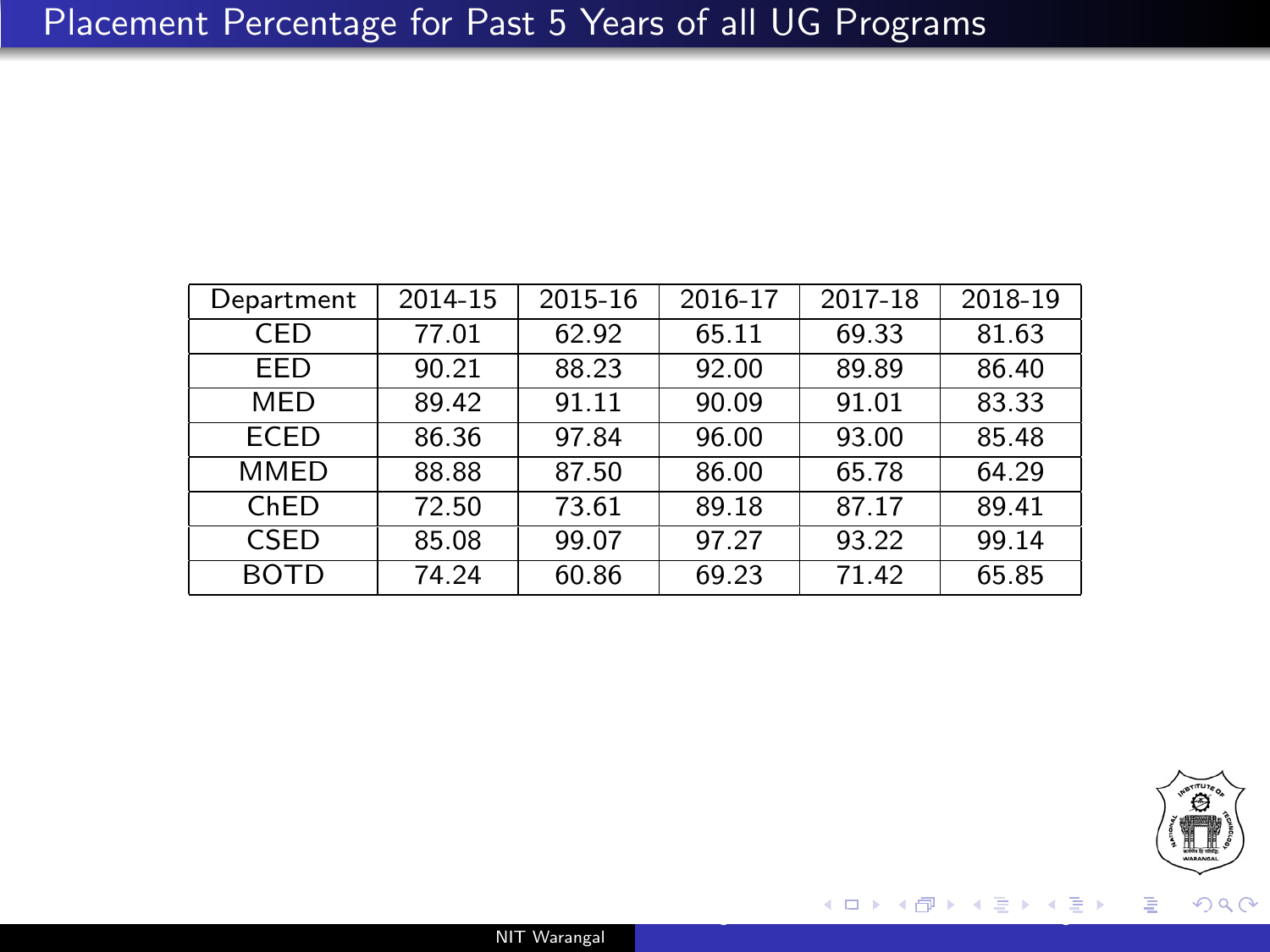<span id="page-12-0"></span>

| Department  | 2014-15 | 2015-16 | 2016-17 | 2017-18 | 2018-19 |
|-------------|---------|---------|---------|---------|---------|
| CED         | 79.72   | 61.03   | 50.00   | 67.34   | 84.51   |
| EED         | 87.67   | 87.30   | 95.77   | 85.50   | 92.75   |
| <b>MED</b>  | 89.10   | 91.11   | 89.90   | 91.76   | 83.62   |
| <b>ECED</b> | 83.52   | 100     | 94.66   | 93.50   | 84.29   |
| <b>MMED</b> | 94.28   | 83.87   | 84.61   | 64.28   | 77.8    |
| ChED        | 70.68   | 64.81   | 87.75   | 88.46   | 84.91   |
| <b>CSED</b> | 83.51   | 98.91   | 100     | 92.63   | 98.70   |
| <b>BOTD</b> | 71.11   | 50      | 44.44   | 71.42   | 61.90   |